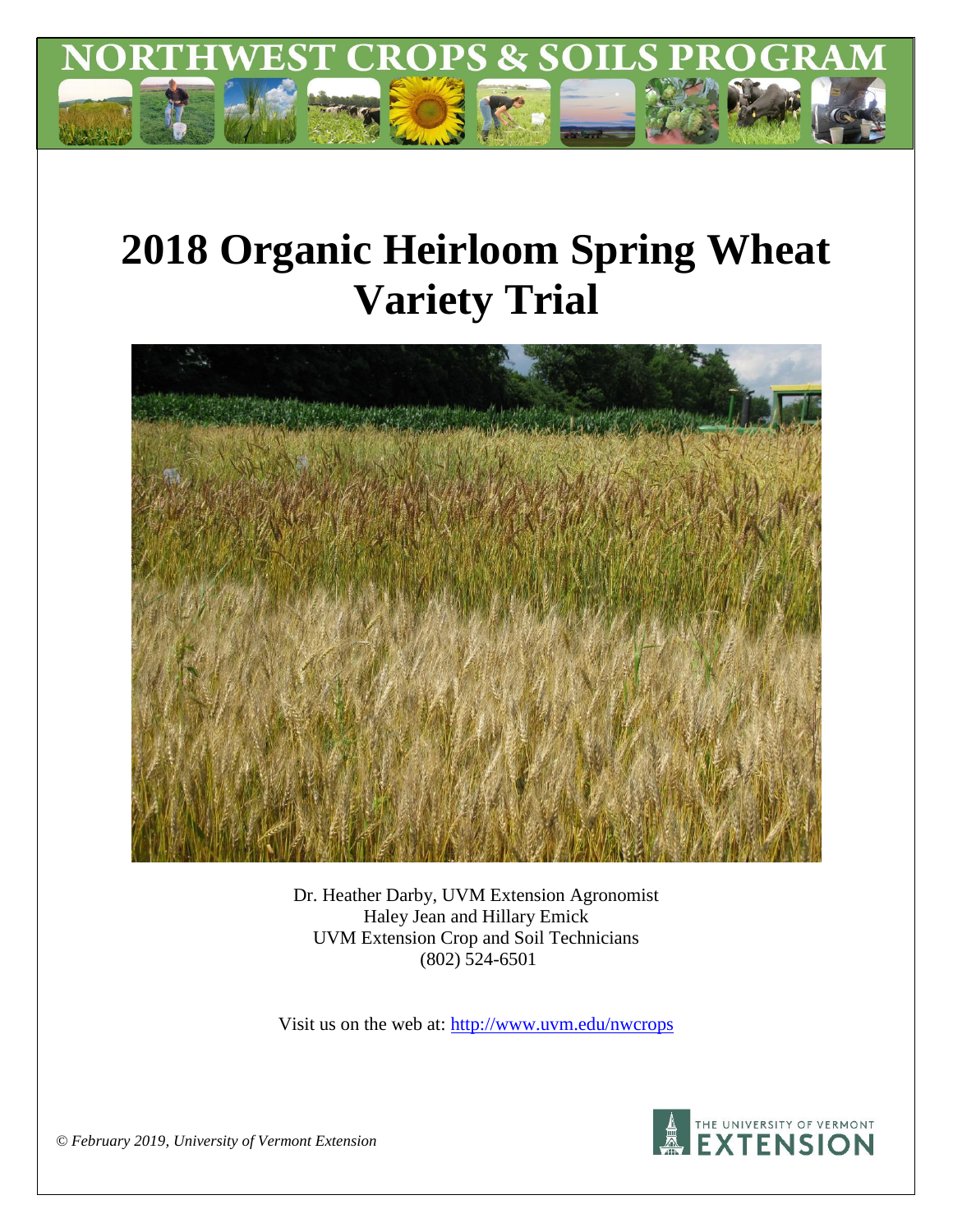#### **2018 ORGANIC HEIRLOOM SPRING WHEAT VARIETY TRIAL**

Dr. Heather Darby, University of Vermont Extension [Heather.Darby\[at\]uvm.edu](mailto:Heather.Darby@uvm.edu)

University of Vermont Extension began its heirloom spring wheat trials in 2007 to determine whether heirloom varieties developed before 1950 could thrive in Vermont's current climate. Many consumers are interested in heirloom wheat for flavor, perceived health benefits or its history, while many farmers are interested in heirloom wheat because it may have superior genetics better adapted to the challenging growing conditions in the Northeast. Production of heirloom wheat may also provide a farmer with a value added market with increased returns. This variety trial was established to determine heirloom spring wheat varieties that are suitable for production in Vermont's growing conditions.

## **MATERIALS AND METHODS**

In April 2018, an heirloom spring wheat variety trial was established at Borderview Research Farm in Alburgh, Vermont. The experimental design was a randomized block design with three replications. The seedbed was prepared by conventional tillage methods. All plots were managed with practices similar to those used by producers in the surrounding areas (Table 1). The previous crop was soybeans. The field was disked and spike tooth harrowed prior to planting. Plots were seeded with a Great Plains Cone Seeder on 24-Apr at a seeding rate of 350 live seeds  $m<sup>2</sup>$ . The eighteen varieties of heirloom spring wheat, their origin, pedigree, and release date are listed in Table 2.

|                                | Alburgh, VT                                 |  |  |  |
|--------------------------------|---------------------------------------------|--|--|--|
| Location                       | <b>Borderview Research Farm</b>             |  |  |  |
| Soil type                      | Benson rocky silt loam                      |  |  |  |
| <b>Previous crop</b>           | Soybeans                                    |  |  |  |
| Seeding rate (seeds $m^{-2}$ ) | 350                                         |  |  |  |
| <b>Replicates</b>              | 4                                           |  |  |  |
| <b>Planting date</b>           | $24-Apr$                                    |  |  |  |
| <b>Harvest date</b>            | $1-Aug$                                     |  |  |  |
| Harvest area (ft)              | 5 x 20                                      |  |  |  |
| Tillage operations             | Fall plow, spring disk & spike tooth harrow |  |  |  |

|  | Table 1. General plot management of the heirloom spring wheat variety trial, 2018. |  |  |  |  |
|--|------------------------------------------------------------------------------------|--|--|--|--|
|--|------------------------------------------------------------------------------------|--|--|--|--|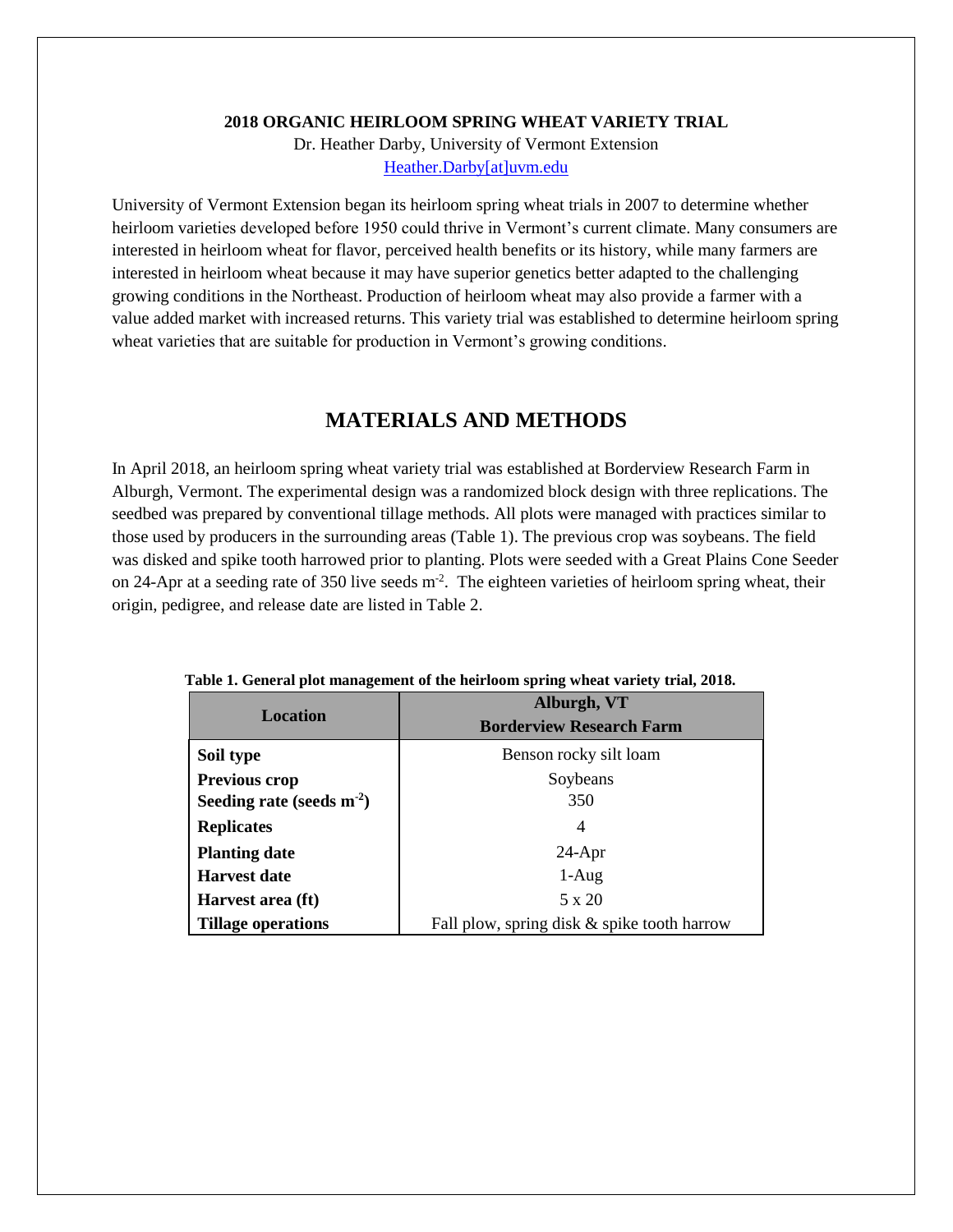| <b>Variety</b>   | Developed in    | Pedigree                                | <b>Release date</b> |  |
|------------------|-----------------|-----------------------------------------|---------------------|--|
| <b>AC</b> Barrie | Sask. Canada    | Neepawa/Columbus//BW90                  | 1996                |  |
| Ceres 05         | North Dakota    | Marquis/Kota                            | 1926                |  |
| Champlain        | Vermont         | <b>Black Sea/Golden Drop</b>            | 1870                |  |
| Defiance         | Vermont         | Golden Drop/White Hamburg               | 1878                |  |
| Hope             | South Dakota    | Yaroslav emmer/Marquis                  | 1927                |  |
| Komar            | North Dakota    | Marquis/Kota; Sister selection of Ceres | 1930                |  |
| Ladoga           | Leningrad, Rus. |                                         | 1916                |  |
| Marquis          | Ont. Canada     | Hard Red Calcutta/Red Fife              | 1910                |  |
| Mida 05          | North Dakota    | Mercury//Ceres/Double Cross             | 1944                |  |
| Mida 06          | North Dakota    | Mercury//Ceres/Double Cross             | 1944                |  |
| <b>Red Bobs</b>  | Sask. Canada    | Selection from fields of Bobs           | 1926                |  |
| <b>Red Fife</b>  | Canada          |                                         | 1860                |  |
| Reliance         | Oregon          | Kanred/Marquis                          | 1926                |  |
| Scarlett         | Washington      | Too many to list                        | 1998                |  |
| Spinkcota        | Washington      | Preston sel./red durum//Preston sel.    | 1944                |  |
| Supreme          | Sask. Canada    | Selection from Red Bobs                 | 1922                |  |
| Surprise         | Vermont         | Chile Club/Michigan Club                | 1909                |  |
| Thatcher         | Minnesota       | Marquis/Ilumillo//Marquis/Kanred        | 1934                |  |

 **Table 2. Varietal information of the heirloom spring wheat, 2018.**

Heights and lodging were measured on 31-Jul. Plots were harvested with an Almaco SPC50 small plot combine on 1-Aug. The harvest area was  $5' \times 20'$ . Grain moisture, test weight, and yield were determined at harvest. The per acre yields were calculated and normalized to 13.5% so varieties could be compared. Seed was cleaned with a small Clipper M2B cleaner (A.T. Ferrell, Bluffton, IN) and a subsample was collected to determine quality characteristics. Samples were ground using the Perten LM3100 Laboratory Mill. Flour was analyzed for protein content using the Perten Inframatic 8600 Flour Analyzer. Crude protein was adjusted to 12% and 14% moisture content for comparison between varieties with different flour moisture. Most commercial mills target 12-15% protein content. Falling number was measured (AACC Method 56-81B, AACC Intl., 2000) on the Perten FN 1500 Falling Number Machine. The falling number is related to the level of sprout damage in the grain. It is determined by the time it takes, in seconds, for a stirrer to fall through a slurry of flour and water to the bottom of a test-tube. Falling numbers greater than 350 indicate low enzymatic activity and sound quality wheat. A falling number lower than 200 indicates high enzymatic activity and poor quality wheat. Deoxynivalenol (DON), a vomitoxin, was analyzed using Veratox DON 5/5 Quantitative test from the NEOGEN Corp. This test has a detection range of 0.5 to 5 ppm. Samples with DON values greater than 1 ppm are considered unsuitable for human consumption.

All data were analyzed using a mixed model analysis where replicates were considered random effects. The LSD procedure was used to separate seeding rate means when the F-test was significant (P< 0.10).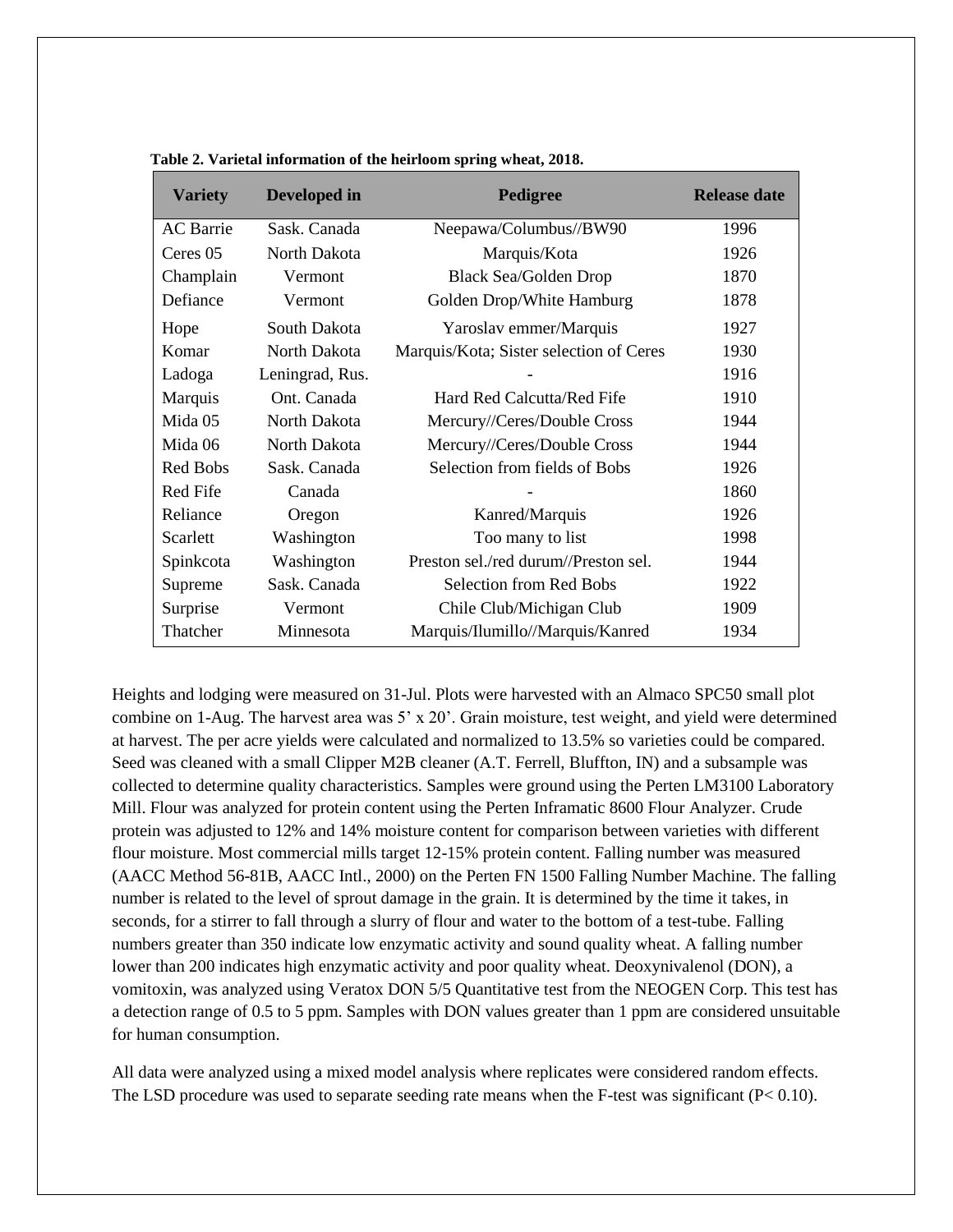Variations in yield and quality can occur because of variations in genetics, soil, weather and other growing conditions. Statistical analysis makes it possible to determine whether a difference among varieties is real or whether it might have occurred due to other variations in the field. At the bottom of each table, a LSD value is presented for each variable (e.g. yield). Least Significant Differences at the 10% level of probability are shown. Where the difference between two varieties within a column is equal to or greater than the LSD value at the bottom of the column, you can be sure in 9 out of 10 chances that there is a real difference between the two varieties. In the example, variety A is significantly different

from variety C, but not from variety B. The difference between A and B is equal to 725, which is less than the LSD value of 889. This means that these varieties did not differ in yield. The difference between A and C is equal to 1454, which is greater than the LSD value of 889. This means that the yields of these varieties were significantly different from one another. The asterisk indicates that variety B was not significantly lower than the top yielding variety.

| <b>Variety</b> | Yield |
|----------------|-------|
| A              | 3161  |
| B              | 3886* |
| C              | 4615* |
| LSD            | 889   |

## **RESULTS**

Seasonal precipitation and temperatures were recorded with a Davis Instruments Vantage Pro2 with Weatherlink data logger on site in Alburgh, VT (Table 3). Over the 2018 growing season, there was 1.57 inches less rain than in an average year. The temperature was slightly cooler but only by 0.35 degrees. From April to July there was an accumulation of 3403 Growing Degree Days (GDDs) in Alburgh, VT, 50 GDDs more than the 30-year average.

| Alburgh, VT                   | Apr     | <b>May</b> | Jun     | Jul     |  |  |
|-------------------------------|---------|------------|---------|---------|--|--|
| Average Temperature (F)       | 39.2    | 59.5       | 64.4    | 74.1    |  |  |
| Departure from Normal         | $-5.58$ | 3.10       | $-1.38$ | 3.51    |  |  |
|                               |         |            |         |         |  |  |
| Precipitation (inches)        | 4.4     | 1.9        | 3.7     | 2.4     |  |  |
| Departure from Normal         | 1.61    | $-1.51$    | 0.05    | $-1.72$ |  |  |
|                               |         |            |         |         |  |  |
| Growing Degree Days (base 32) | 272     | 853        | 973     | 1305    |  |  |
| Departure from Normal         | $-112$  | 97         | $-42$   | 107     |  |  |

**Table 3. Temperature and precipitation summary for Alburgh, VT, 2017.**

Based on weather data from Davis Instruments Vantage Pro2 with Weatherlink data logger. Historical averages for 30 years of NOAA data (1981-2010) from Burlington, VT.

#### **Wheat Yield and Quality**

Plant heights were measured on 31-Jul. Three plants in each plot were measured. The average height was 118 cm (Table 4). Taller plants are generally desired for their ability to shade out competing weeds. However, tall wheat may be more prone to lodging depending on many factors such as stalk strength and over-fertilization. A visual estimation of lodging (%) was performed on 31-Jul. Lodging is defined as the collapse of top heavy plants, particularly grain crops because of excess growth or beating by rain. If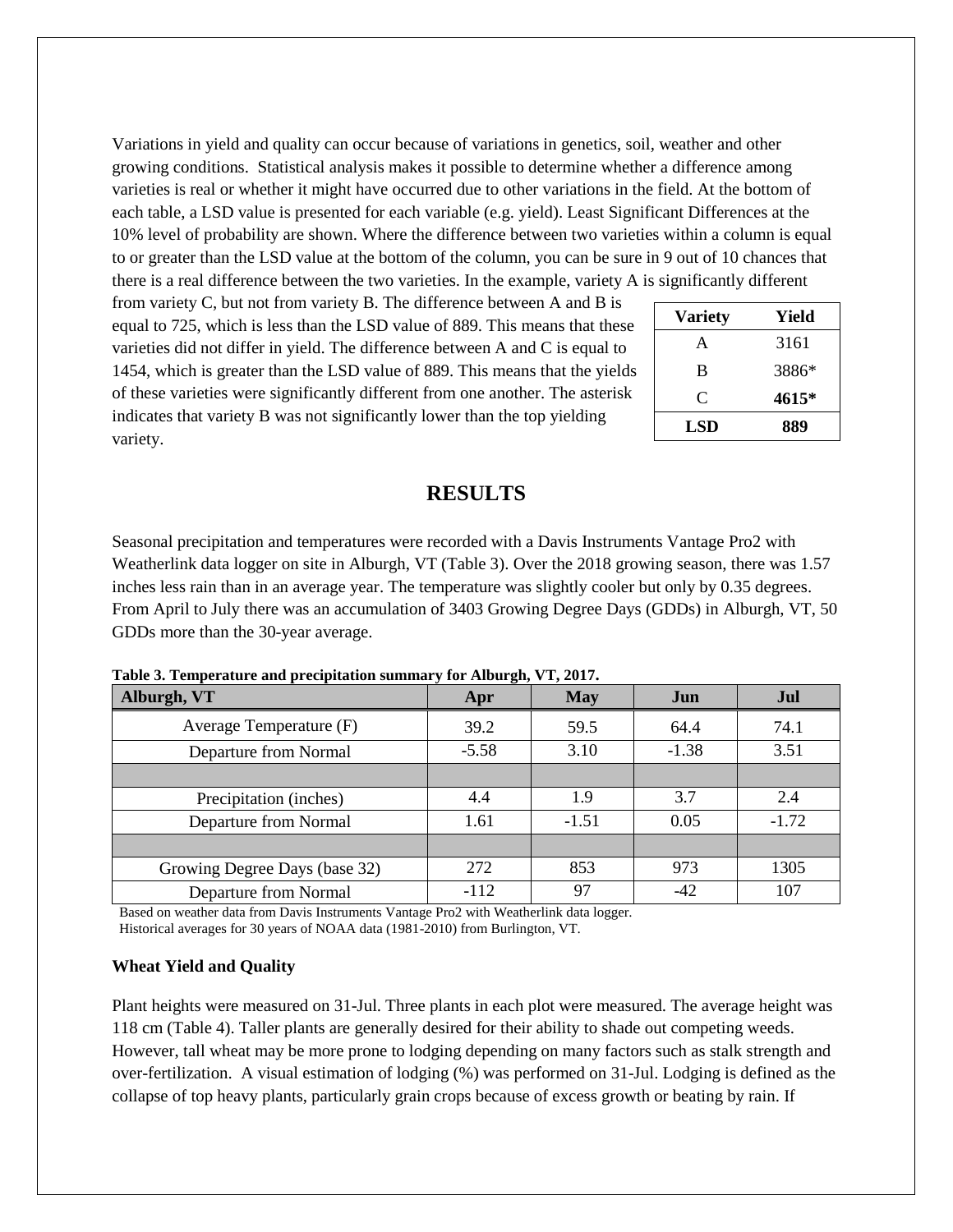lodging was present, its severity was recorded based on a 0 to 5 scale with 0 indicating the entire plot could be harvested with the plot combine and 5 signifying that none of the plot could be harvested.

| <b>Variety</b> | Height      | Lodging     | <b>Yield at</b><br>13.5%<br>moisture | Moisture @<br>harvest | <b>Test weight</b>             | Crude protein @<br>12% moisture<br>content | <b>Falling</b><br>number |
|----------------|-------------|-------------|--------------------------------------|-----------------------|--------------------------------|--------------------------------------------|--------------------------|
|                | cm          | $0-5$ scale | $\text{lbs}$ ac <sup>-1</sup>        | $\frac{0}{0}$         | $\mathbf{lbs}\mathbf{bu}^{-1}$ | $\frac{0}{0}$                              | seconds                  |
| AC Barrie      | 120         | 0.00        | 2470                                 | $12.4*$               | 59.4*                          | 16.2                                       | 415                      |
| Ceres 05       | 116         | $1.50*$     | 2346                                 | $12.6*$               | 59.3*                          | 16.2                                       | 420                      |
| Champlain      | 119         | 0.50        | 2372                                 | $12.4*$               | 57.2                           | $17.3*$                                    | 397                      |
| Defiance       | 119         | $1.75*$     | 2420                                 | $12.6*$               | 58.0                           | $17.0*$                                    | 424                      |
| Hope           | 117         | 0.25        | 2613                                 | $12.4*$               | 58.8*                          | 15.6                                       | 406                      |
| Komar          | 119         | 0.75        | 2327                                 | $12.4*$               | 58.3                           | 16.4                                       | 389                      |
| Ladoga         | 117         | 0.25        | 2175                                 | $12.5*$               | 57.8                           | 16.3                                       | 415                      |
| Marquis        | 119         | 0.50        | 2402                                 | $12.2*$               | 58.8*                          | 16.6                                       | 420                      |
| Mida 05        | 113         | 0.00        | 2321                                 | $12.3*$               | 58.5                           | 16.4                                       | 394                      |
| Mida 06        | 115         | 0.00        | 2464                                 | $12.5*$               | 58.8*                          | 16.2                                       | 400                      |
| Red Bobs       | 113         | 0.00        | 2256                                 | 12.7                  | 59.0*                          | 15.6                                       | 417                      |
| Red Fife       | 121         | 0.00        | 2257                                 | 13.8                  | 59.1*                          | 15.2                                       | 314                      |
| Reliance       | 119         | 0.50        | 2625                                 | $12.4*$               | 59.0*                          | 16.6                                       | 400                      |
| Scarlett       | 121         | 0.50        | 2469                                 | $12.4*$               | 58.7*                          | 16.4                                       | $463*$                   |
| Spinkcota      | 118         | 0.25        | 2204                                 | $12.6*$               | 58.5                           | $16.9*$                                    | 397                      |
| Supreme        | 120         | 0.75        | 2609                                 | 12.7                  | 58.2                           | $16.7*$                                    | 439*                     |
| Surprise       | 115         | 0.25        | 2486                                 | $12.4*$               | 59.1*                          | 16.1                                       | 393                      |
| Thatcher       | 121         | 0.00        | 2260                                 | 12.9                  | 58.6                           | 16.6                                       | 369                      |
| <b>LSD</b>     | $_{\rm NS}$ | 0.83        | $_{\rm NS}$                          | 0.45                  | 0.78                           | 0.60                                       | 32.3                     |
| Trial mean     | 118         | 0.43        | 2393                                 | 12.5                  | 58.6                           | 16.4                                       | 404                      |

**Table 4. Growth and harvest characteristics of heirloom spring wheat for Alburgh, VT, 2018.**

\*Treatments that did not perform significantly lower than the top-performing treatment, shown in **bold**, in a particular column are indicated with an asterisk.

NS – shows no significant difference.

Though Thatcher was the tallest variety at 121 cm, it was not significantly taller than any other variety grown in the 2018 season. Very few varieties showed signs of lodging. Defiance and Ceres had significantly higher lodging than all other varieties. AC Barrie, Mida 05, Mida 06, Red Bobs, Red Fife, and Thatcher had no signs of lodging, scoring an average of 0 on the lodging scale (Table 4).

The average yield at 13.5% moisture for the trial was 2393 lbs  $ac^{-1}$ . The highest yielding variety was Reliance, with a yield of 2625 lbs ac<sup>-1</sup> but was not statistically different than any other variety. In the 2018 growing season, the average harvest moisture was 12.5% well below the recommended 14% moisture for storage. Test weight is the measure of grain density. The acceptable test weight for bread wheat is 56-60 lbs per bushel. The average test weight for 2018 fit into the ideal range at 58.6. The variety with the highest test weight was AC Barrie at 59.4 lbs bu<sup>-1</sup>. Nine other varieties were statistically similar to this variety.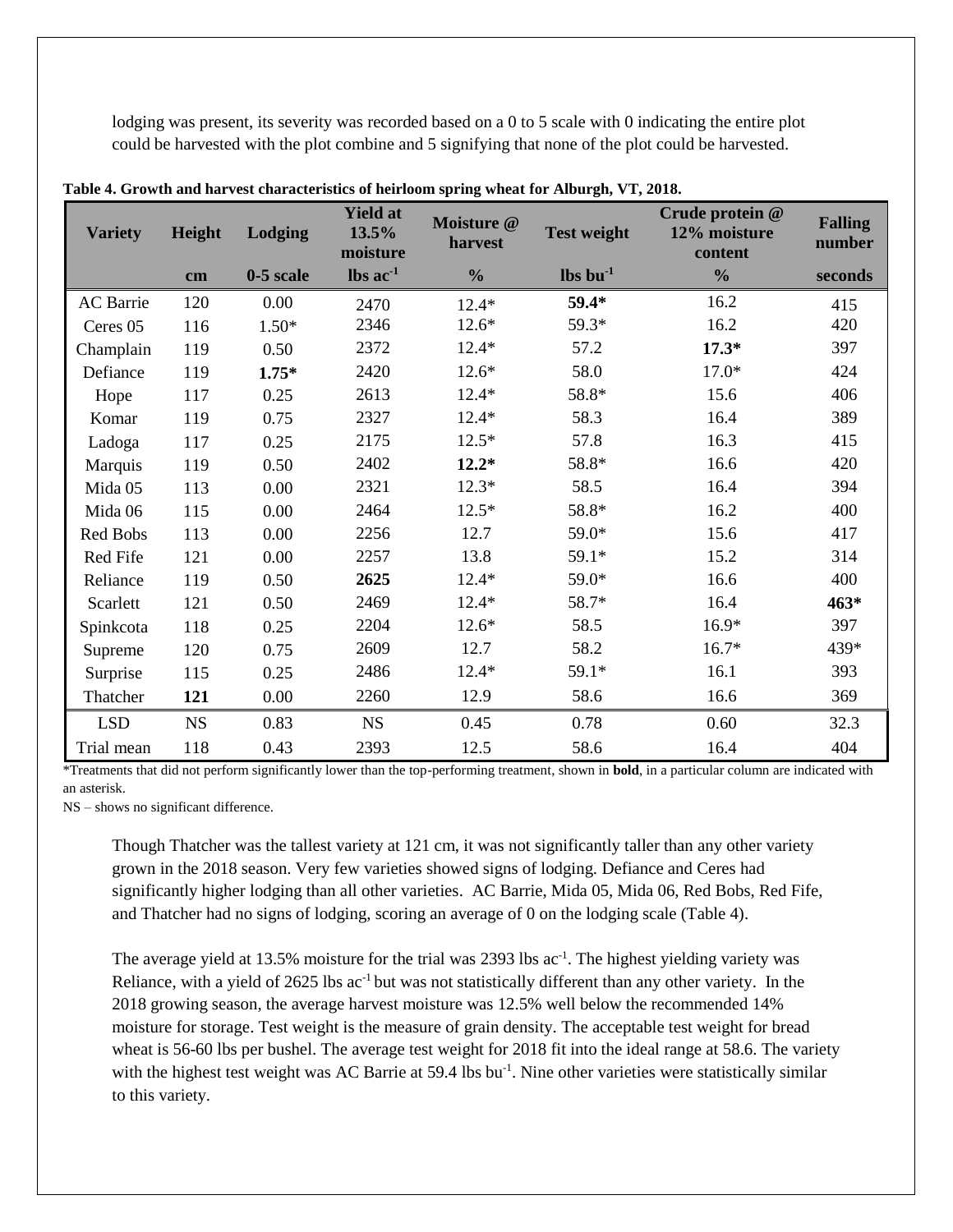The optimal protein level for wheat is above 12%, in 2018 protein levels ranged from 15.2% to 17.3%. Champlain (17.3%) had the highest crude protein concentrations; Defiance (17.0%), Spinkckota (16.9%), and Supreme (16.7%) were all statistically similar (Figure 1). All of the varieties had falling numbers over 300 seconds, indicating low enzymatic activity and sound quality wheat. The average falling number was 404. The variety with the highest falling number was Scarlett (463 seconds) and Supreme (439 seconds) was the only variety statistically similar. Only one replication of the trial was tested for DON concentrations and all were below the industry standard of 1ppm. Hence, no further analysis was conducted for trial plots.



**Figure 1. Yield and protein of heirloom spring wheat varieties grown in Alburgh, VT, 2018.** Treatments that share a letter did not differ significantly by variety in yield (p=0.10.)

#### **DISCUSSION**

The 2018 growing season had higher yields than the four previous years (Figure 2). This could be due to a couple of things. There was 50 more GDDs than the average year. There was very little lodging observed, which could make harvest easier and more effective. The 2018 growing season was also cooler and had less rain then other years, which would have affected the yield and quality of the wheat. The weather in 2018 effected the DON levels, and all DON levels were low across all grains trials at Borderview Research Farm in 2018. The low rainfall likely also helped maintain high CP and falling numbers for all varieties in the trial.